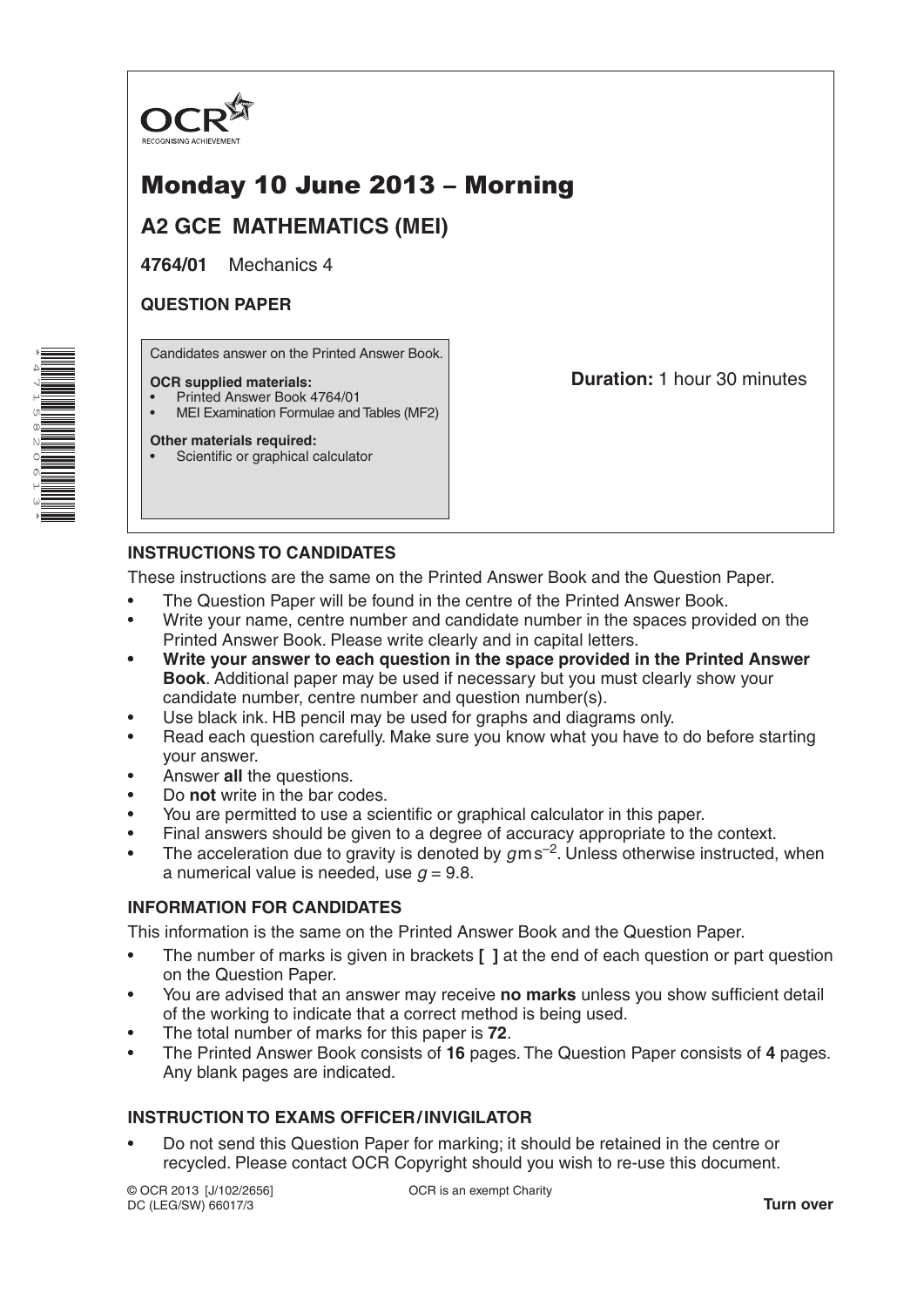#### **Section A** (24 marks)

- **1** An empty railway truck of mass  $m_0$  is moving along a straight horizontal track at speed  $v_0$ . The point P is at the front of the truck. The horizontal forces on the truck are negligible. As P passes a fixed point O, sand starts to fall vertically into the truck at a constant mass rate *k*. At time *t* after P passes O the speed of the truck is *v* and  $OP = x$ .
	- (i) Find an expression for *v* in terms of  $m_0$ ,  $v_0$ , *k* and *t*, and show that  $x = \frac{-0.0}{k} \ln \frac{m}{k}$  $m_0v$  $\frac{1}{k} \ln \left( 1 + \frac{kt}{m} \right)$  $= \frac{0.0}{k} \ln \left( 1 + \frac{kt}{m_0} \right).$  [9]
	- (ii) Find the speed of the truck and the distance OP when the mass of sand in the truck is  $2m_0$ . [2]
- **2** A uniform rod AB of length 0.5m and mass 0.5 kg is freely hinged at A so that it can rotate in a vertical plane. Attached at B are two identical light elastic strings BC and BD each of natural length 0.5m and stiffness  $2Nm^{-1}$ . The ends C and D are fixed at the same horizontal level as A and with  $AC = CD = 0.5$  m. The system is shown in Fig. 2.1 with the angle BAC =  $\theta$ . You may assume that  $\frac{1}{3}$  $\pi \leq \theta \leq \frac{5}{3}\pi$  so that both strings are taut.



**Fig. 2.1**

- (i) Show that the length of BC in metres is  $\sin \frac{1}{2}\theta$ .  $\frac{1}{2}\theta$ . [1]
- **(ii)** Find the potential energy,  $VJ$ , of the system relative to AD in terms of  $\theta$ . Hence show that

$$
\frac{\mathrm{d}V}{\mathrm{d}\theta} = 1.5\sin\theta - 1.225\cos\theta - \frac{0.5\sin\theta}{\sqrt{1.25 - \cos\theta}} - 0.5\cos\frac{1}{2}\theta.
$$
 [8]

(iii) Fig. 2.2 shows a graph of the function  $f(\theta) = 1.5 \sin \theta - 1.225 \cos \theta - \frac{0.5 \sin \theta}{\sqrt{1.25 - \cos \theta}} - 0.5$  $\frac{0.5\sin\theta}{1.25-\cos\theta} - 0.5\cos\theta$  $0.5$  $\theta$ ) = 1.5 sin  $\theta$  - 1.225 cos  $\theta$  -  $\frac{0.5 \sin \theta}{\sqrt{1.25 - \cos \theta}}$  - 0.5 cos  $\frac{1}{2}\theta$  for  $0 \leq \theta \leq 2\pi$ .



**Fig. 2.2**

Use the graph both to estimate, correct to 1 decimal place, the values of  $\theta$  for which the system is in equilibrium and also to determine their stability. **[4]**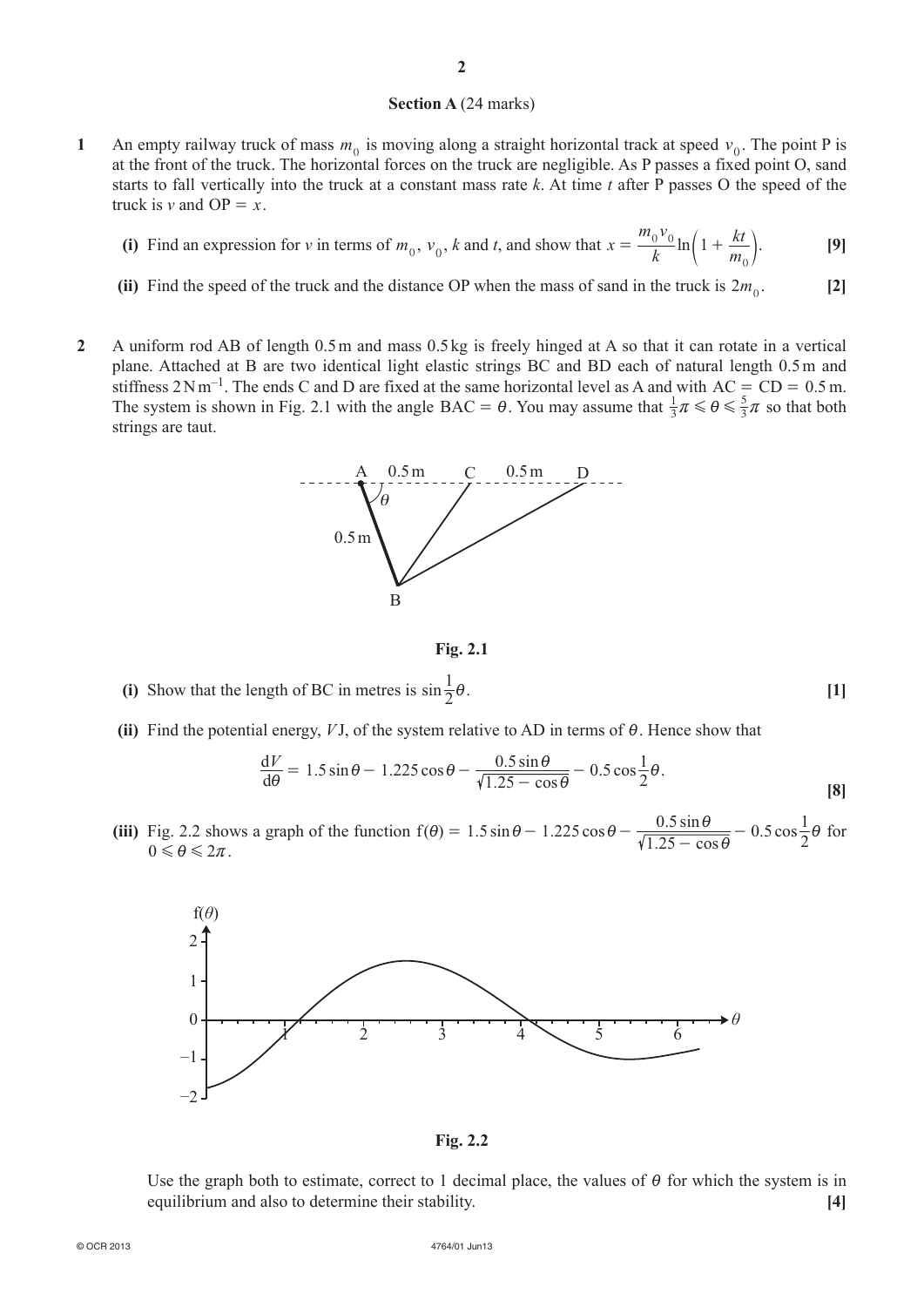#### **Section B** (48 marks)

**3** A model car of mass 2 kg moves from rest along a horizontal straight path. After time *t*s, the velocity of the car is  $v \text{ m s}^{-1}$ . The power, *PW*, developed by the engine is initially modelled by  $P = 2v^3 + 4v$ . The car is subject to a resistance force of magnitude 6*v* N.

(i) Show that 
$$
\frac{dv}{dt} = (1 - v)(2 - v)
$$
 and hence show that  $t = \ln \frac{2 - v}{2(1 - v)}$ . [10]

**(ii)** Hence express *v* in terms of *t*. **[2]**

Once the power reaches 4.224W it remains at this constant value with the resistance force still acting.

- (iii) Verify that the power of 4.224W is reached when  $v = 0.8$  and calculate the value of *t* at this instant. **[2]**
- (iv) Find *v* in terms of *t* for the motion at constant power. Deduce the limiting value of *v* as  $t \to \infty$ . [10]
- **4** A uniform lamina of mass *m* is in the shape of a sector of a circle of radius *a* and angle  $\frac{1}{3}\pi$ . It can rotate freely in a vertical plane about a horizontal axis perpendicular to the lamina through its vertex O.
	- (i) Show by integration that the moment of inertia of the lamina about the axis is  $\frac{1}{2}ma^2$ . [6]
	- **(ii)** State the distance of the centre of mass of the lamina from the axis. **[1]**

The lamina is released from rest when one of the straight edges is horizontal as shown in Fig. 4.1. After time *t*, the line of symmetry of the lamina makes an angle  $\theta$  with the downward vertical.



|  | (iii) Show that $\dot{\theta}^2 = \frac{4g}{\pi a} (2 \cos \theta + 1)$ . |  |
|--|---------------------------------------------------------------------------|--|
|--|---------------------------------------------------------------------------|--|

- **(iv)** Find the greatest speed attained by any point on the lamina. **[4]**
- **(v)** Find an expression for  $\ddot{\theta}$  in terms of  $\theta$ , *a* and *g*. **[2]**

The lamina strikes a fixed peg at A where  $AO = \frac{3}{4}a$  and is horizontal, as shown in Fig. 4.2. The collision reverses the direction of motion of the lamina and halves its angular speed.

- **(vi)** Find the magnitude of the impulse that the peg gives to the lamina. **[4]**
- (vii) Determine the maximum value of  $\theta$  in the subsequent motion. **[3]**